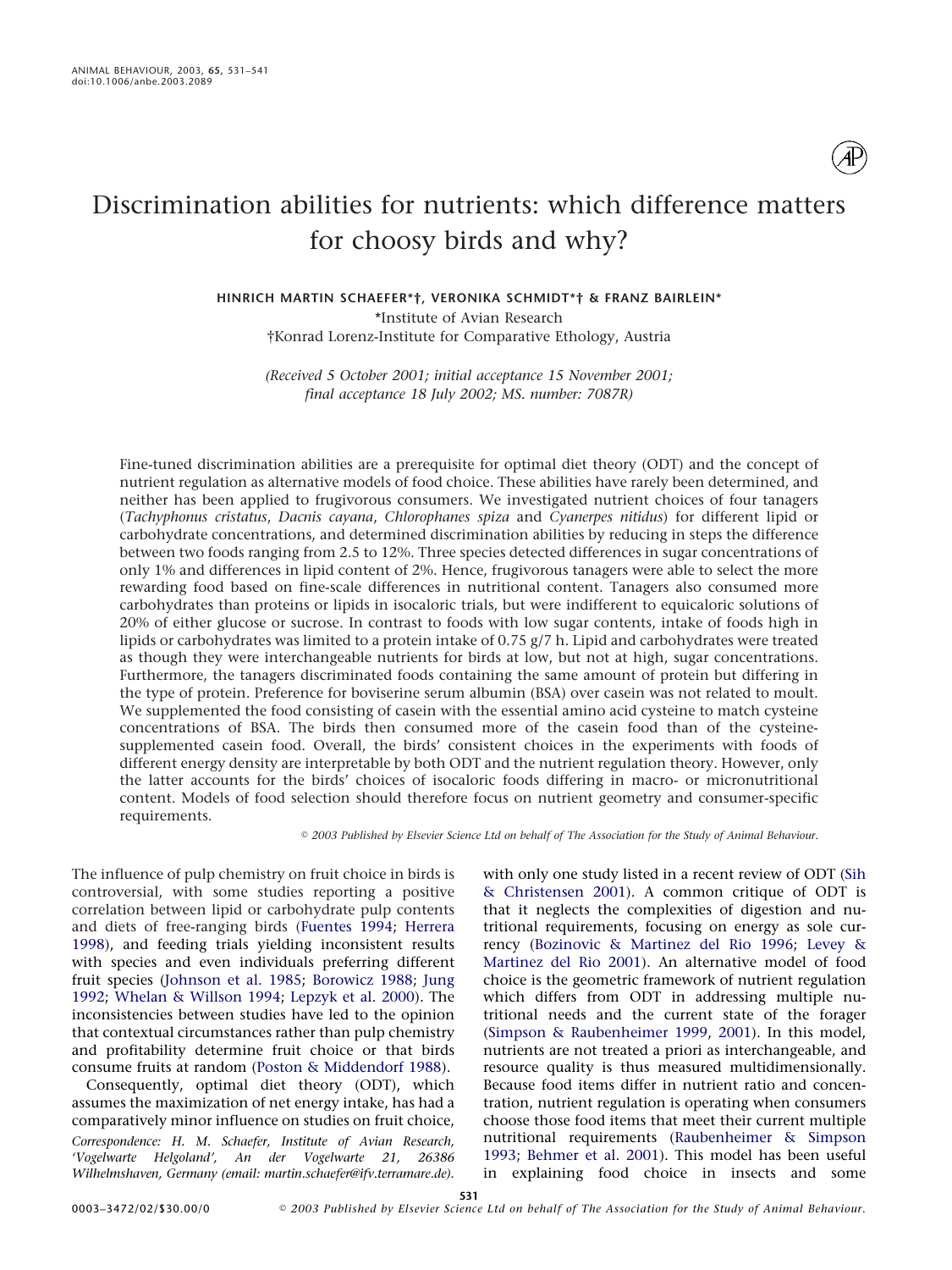vertebrates [\(Raubenheimer & Simpson 1997;](#page-10-6) [Simpson &](#page-10-7) [Raubenheimer 1997\)](#page-10-7) but it has not yet been applied in detail to birds and frugivores.

A prerequisite for both models of food choice is the ability to distinguish between different nutritional concentrations in foods. [Poston & Middendorf \(1988\)](#page-10-1) argued that birds do not possess such sensory capabilities. So far, discrimination abilities of consumers have not been determined for the different macronutrients but only for the main nutrient source, for example protein in granivores and carbohydrates in nectarivores [\(Murphy & King](#page-10-8) [1987,](#page-10-8) [1989;](#page-10-9) [Lotz & Nicholson 1996;](#page-9-9) [Blem et al. 2000\)](#page-9-10). Based on the results of studies on nectarivores, it has been hypothesized that passerines in general prefer hexose over sucrose because of its faster assimilation [\(Martinez](#page-9-11) [del Rio & Karasov 1990\)](#page-9-11). Because nutrient ratios of food items vary, however, it is essential to determine the discrimination abilities for different nutrients to understand the mechanisms underlying food choices. For instance, some fruits are high in carbohydrates (mostly hexoses) or lipids [\(Herrera 1987;](#page-9-12) [Baker et al. 1998\)](#page-9-13), but most fruits have low protein content or low proportions of digestible protein [\(Foster 1978;](#page-9-14) [Izhaki & Safriel 1989\)](#page-9-15). Relative to the amount of essential amino acids required for maintenance in passerines, fruits are most deficient in the sulphur-containing amino acids methionine and cysteine [\(Izhaki 1998\)](#page-9-16). Because of the low protein content of fruits, frugivorous birds use a foraging strategy of protein complementation [\(Witmer 2001\)](#page-10-10).

To establish the basis for an evaluation of the alternative models on food choice, we investigated the discrimination abilities of four frugivorous tanagers (Emberizidae, Thraupini) for the main nutrients. By studying whether birds discriminated between semisynthetic foods differing only in lipid, protein, or carbohydrate content, we tested the hypothesis that frugivorous birds are unable to choose precisely between foods differing in nutritional content. We designed experiments to examine (1) which concentrations of lipids and carbohydrates were preferred within a range of 4–12% and 2.5–12%, respectively. We (2) then reduced, in steps, the differences in lipid or sugar concentrations to assess birds' detection abilities. By offering foods with different nutrient ratios, we (3) investigated the importance of nutrient regulation for food choice in these trials. We (4) also tested the hypothesis of sucrose avoidance in passerines, by comparing intake rates of sucrose and glucose. To assess protein discrimination abilities, we (5) analysed whether birds were able to discriminate between different types of proteins (casein versus albumin). We (6) then determined whether they discriminated between different concentrations of the essential amino acid cysteine.

#### **METHODS**

We used four species of tanagers: flame-crested tanager, *Tachyphonus cristatus* (20 g, range 17–23 g), blue dacnis, *Dacnis cayana* (12 g, range 10–14 g), green honeycreeper, *Chlorophanes spiza* (17 g, range 15–18 g) and short-billed honeycreeper, *Cyanerpes nitidus* (8 g, range 7–9 g). The latter three species belong to the subfamiliy Dacnidinae. Birds were kept individually in cages  $(62 \times 40 \text{ cm}$  and 39 cm high) under constant conditions (12:12 h light: dark, 25  $\pm$  1°C, ca. 70% relative humidity). The experiments were done between February 1999 and February 2001. Although birds might shift their diets seasonally, we assumed that the ability to discriminate between nutrient concentrations does not. Birds were kept on a standardized food of dried insects (20%), vegetable oil, protein, carbohydrates (glucose and sucrose), cellulose (14%), minerals and vitamins (2.5%), and water (50%) [\(Bairlein 1986;](#page-9-17) [Table 1\)](#page-2-0). Water was available ad libitum. For the three nectar-consuming species of Dacnidinae, the maintenance food was supplemented with sugar water (20% sugar concentration) or artificial nectar designed for small nectarivores (Nectar-Plus, Enderle Production, Pforzheim, Germany). With this diet the birds remained in good health. We tested 29 individuals altogether. Because birds were also tested in fruit colour experiments (V. Schmidt, unpublished data), we used a different number of birds for different trials, which we report below for each trial. All individuals were bought as captive bred in trade, most of them as juveniles, and were held under licence of the Weser-Ems District Government, Germany. During the experimental period, birds maintained or increased their body mass. When not involved in trials, they were kept in an aviary  $(6 \times 4 \text{ m})$ and 3 m high). After the experiments in our laboratory, the birds will be moved to the neotropical aviary in the Zoological Garden in Vienna, Austria.

We repeated three trials (lipid: 4 versus 6%; carbohydrate: 8 versus 12% and 5 versus 6%) with seven wildcaught birds (three blue dacnis and four short-billed honeycreepers) at the Surumoni Station, Venezuela  $(3°10'N, 65°40'W)$  in November 1999 at the beginning of the dry season. Birds were observed 1 month before capture in a mixed-species flock and were mist netted after the breeding season, to ensure that they were in nonbreeding condition. Permits for trapping and housing birds were given by the SADA-Amazonas Department, Pto Ayacucho, Venezuela. These birds were acclimated for 2 weeks to the standard laboratory diet before we did the tests, and they were released within 4 weeks of capture. We observed these colour-ringed birds continually until the end of our stay, about 4 months after release into the same mixed-species flock in which we caught them. We therefore assume that they were unharmed and did not alter their behaviour because of the experiment. At the field station in Venezuela, we used the same cage dimensions,  $12:12$  h L:D, ca.  $25^{\circ}$ C, ca.  $90\%$  relative humidity (see [Anhuf & Winkler 1999](#page-9-18) for a general description).

#### **Experimental Design**

All experiments were designed as standard pairwise trials [\(Van der Meer 1992\)](#page-10-11) with birds offered a choice between two foods. The advantage of this design is that both discrimination abilities and nutrient regulation can be studied simultaneously, avoiding the complexities of varying nutritional compositions of multiple foods. We ran each feeding experiment on 4 successive days, for 7 h each day. Between trials, the birds were kept on the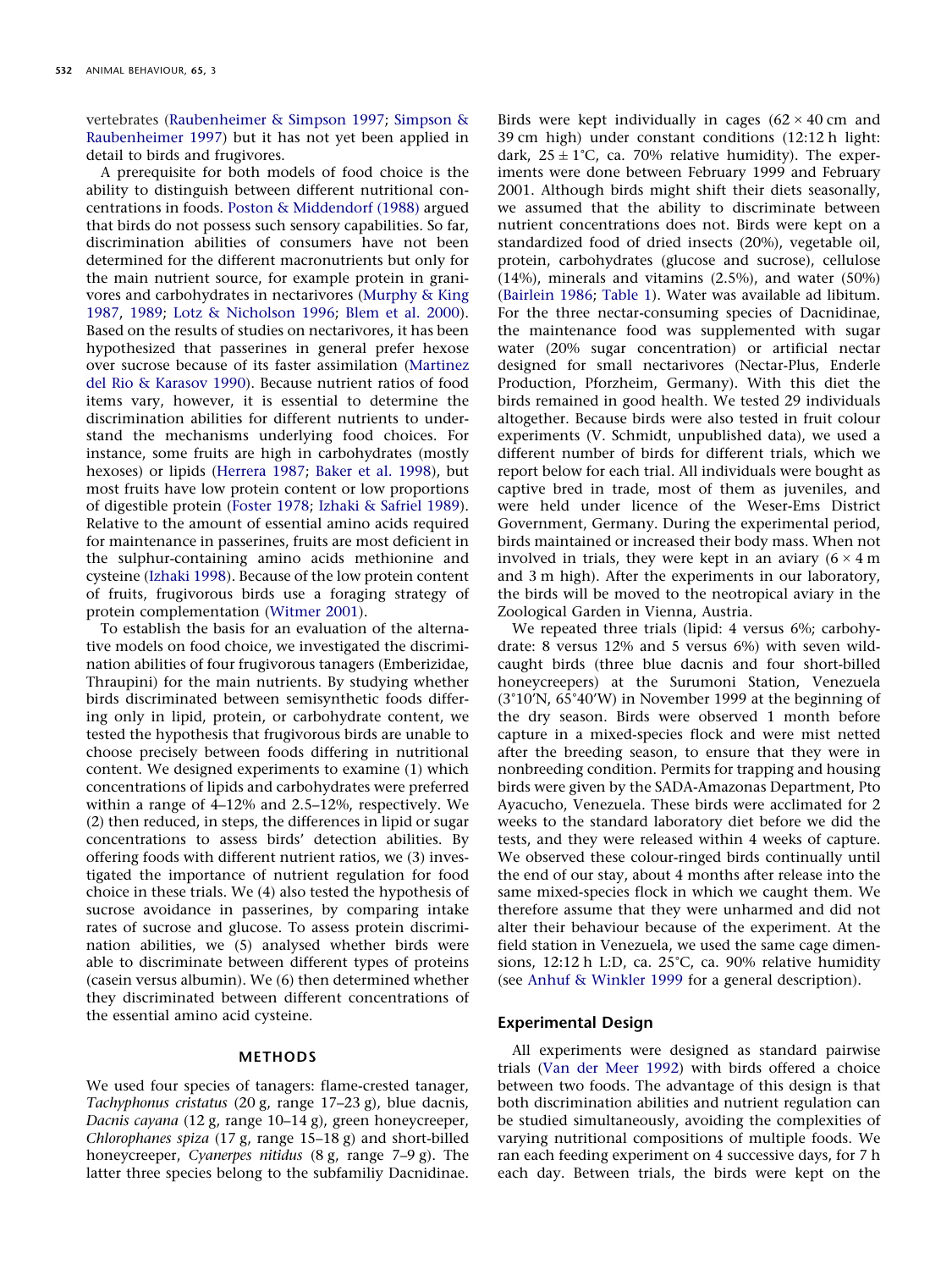|                         | Ingredients (%) |         |       |       |       |             |         |
|-------------------------|-----------------|---------|-------|-------|-------|-------------|---------|
| Food type               | Lipid           | Protein | Sugar | Fibre | Water | Mineral mix | kJ/10 g |
| Maintenance             | 10              | 14.1    | 5.0   | 18.4  | 50    | 2.5         | 71.8    |
| First isocaloric trial  |                 |         |       |       |       |             |         |
| Lipid                   | 8               | 14.1    | 2.0   | 23.4  | 50    | 2.5         | 58.8    |
| Sugar                   | 2.6             | 14.1    | 14.2  | 16.6  | 50    | 2.5         | 58.8    |
| Second isocaloric trial |                 |         |       |       |       |             |         |
| Protein                 | 10              | 14.1    | 2.1   | 21.3  | 50    | 2.5         | 66.8    |
| Sugar                   | 10              | 2.1     | 14.1  | 21.3  | 50    | 2.5         | 66.8    |

<span id="page-2-0"></span>**Table 1.** Composition of the maintenance and isocaloric foods used to test nutrient choice of tanager species

Energy density expressed per g wet mass.

maintenance food. During feeding trials they were simultaneously offered two identical cups containing alternative foods. We switched locations of the two foods daily. To control for weight loss from evaporation during the trials, we used a control cup containing the same amount of food. We corrected for spills of food and calculated food intake by subtracting the mass of uneaten food from the mass of food offered to the bird. For each food type, the daily food intake was calculated and used separately for statistical analyses.

# **Food Composition**

## *Sugar preference*

We used 20% solutions of glucose or sucrose, a level that matches sugar concentrations in nectar, to test preferences for glucose versus sucrose. For all other experiments we used the maintenance food and changed nutrient concentrations within a narrow range commonly found in fruits.

# *Nutrient choices in isocaloric food*

In isocaloric foods, we determined the birds' selection for sugar over protein and lipid. We calculated the energetic value of each food type by using the average gross energy equivalents of protein  $(17.2 \text{ kJ/g})$ , fat  $(38.9 \text{ kJ/g})$ and carbohydrates (17.2 kJ/g; [Karlson 1972\)](#page-9-19). We modified the proportions of nutrients and cellulose so that alternative foods had the same energy density per wet mass [\(Table 1\)](#page-2-0).

#### *Carbohydrate and lipid choice trials*

We tested food choices for different lipid and carbohydrate concentrations in a range from 4 to 12% and 2.5 to 12%, respectively. In these experimental foods, we altered the nutritional concentrations of just one primary nutrient (i.e. lipid or sugar) and changed the amount of cellulose accordingly. For instance, when comparing foods containing 4 and 12% lipids, the 4% food contained 8% more cellulose than the 12% food. To assess discrimination abilities for lipids and carbohydrates, we reduced, in steps, the differences in concentration levels of the two alternative foods. Protein content of all foods was held constant at 14.1%; in lipid trials carbohydrate

content was 5% and lipid content of all carbohydrate foods was 10%.

## *Protein choice trials*

To test whether tanagers were able to discriminate type of protein, we fed two foods containing the same amount of protein (14.1%), but consisting of different proteins. One food contained 98% pure casein and the other 98% pure boviserine serum albumin (BSA). BSA and casein differ mainly in the amount of cysteine: BSA contains 5.8% cysteine [\(Friedli 1996\)](#page-9-20) and casein 1.9% [\(Murphy](#page-9-21) [1993\)](#page-9-21). [Murphy & King \(1989\)](#page-10-9) found no effect of the form of amino acids (crystalline or proteinbound) on the pattern of food selection. We hypothesized that BSA would be preferred because of casein's relative cysteine deficiency. We tested this conjecture by adding 99% crystalline L-Cysteine (Sigma, Deisenhofen, Germany) to casein, to match its composition to that of BSA. Because birds have specific amino acid requirements during moult we tested whether the birds' preference was related to moult, by repeating the experiment after 6 months when the birds were at different moult stages.

# **Statistical Analysis**

The differences in the preferences for foods were tested in permutation tests (see [Good 1994\)](#page-9-22). Because the design was hierarchical (treatments, species, individuals) and repeated over individuals, permutations were carried out on values centred at zero within individuals [\(Mundry](#page-9-23) [1999\)](#page-9-23). The statistic evaluated in 10 000 permutations was between-treatments variance versus within-treatments variance. Permutation tests were performed with software from the Konrad Lorenz-Institute for Comparative Ethology (H. Winkler, unpublished). Other tests were performed with SPSS software.

### **RESULTS**

# **Nutrient Choice**

With isocaloric foods, we tested the choices of blue dacnis (BD), short-billed honeycreeper (SH) and green honeycreeper (GH) for carbohydrates versus lipids or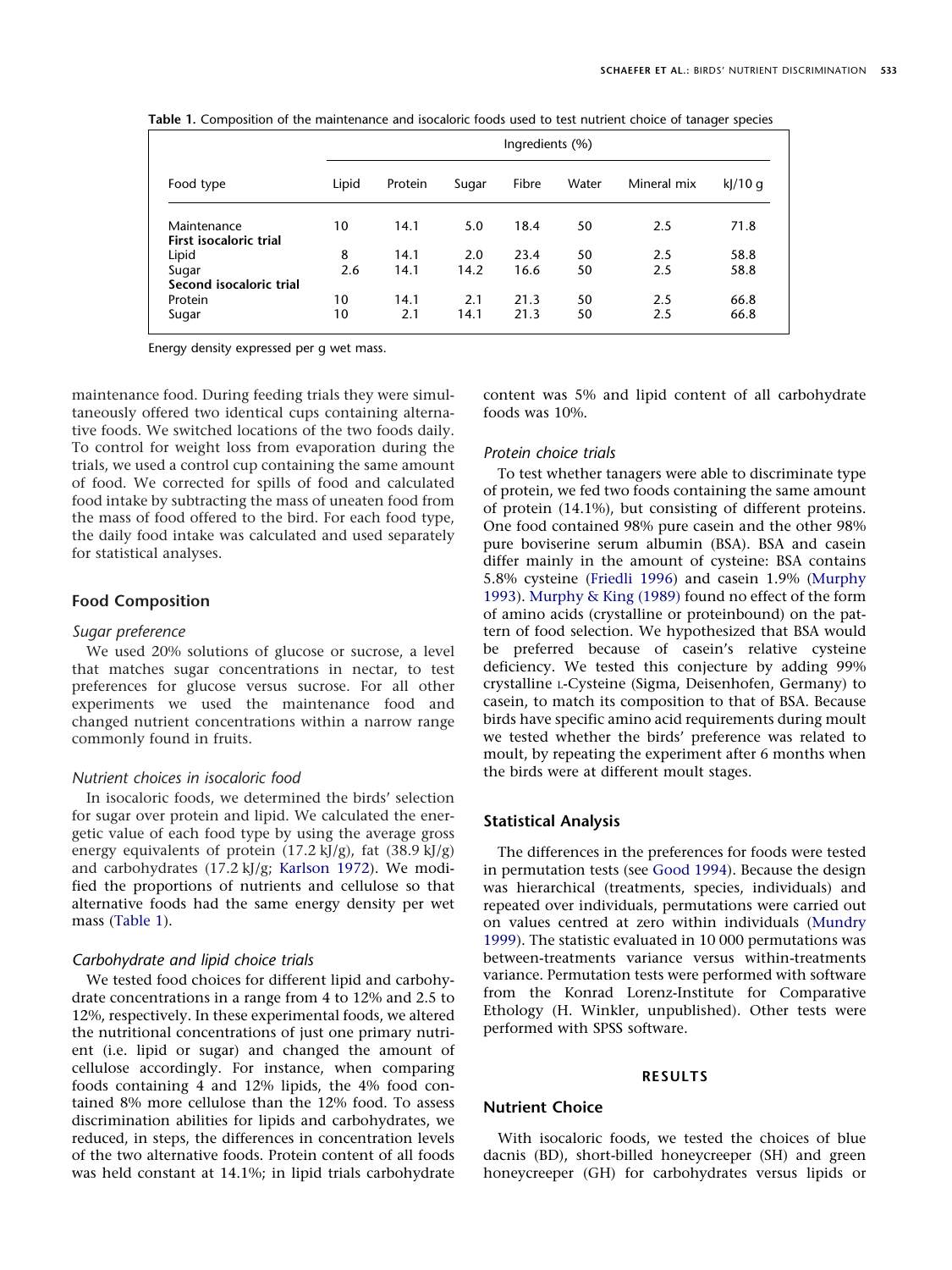<span id="page-3-0"></span>

**Figure 1.** Nutrient selection of three tanager species on isocaloric foods for one of the main nutrients: carbohydrate (sugar) versus lipid in trial 1 and carbohydrate versus protein in trial 2. Preference values are centred at zero. Indicated are median, 2nd and 3rd interquartiles and 5th and 95th percentiles. GH: Green honeycreeper; SH: shortbilled honeycreeper; BD: blue dacnis.

proteins. In trial 1, we tested the birds' choices for a food rich in carbohydrates or lipids [\(Table 1\)](#page-2-0); all species consumed more of the sugar-rich food (sugar:  $X \pm$  $SE = 0.84 \pm 0.08$ ; lipid:  $-0.84 \pm 0.05$ ). To test choices for one of the foods we used permutation tests for all of the following comparisons unless otherwise stated (GH: *N*=4, *P<*0.0001; SH: *N*=3, *P<*0.001; BD: *N*=5, *P<*0.0001; [Fig. 1\)](#page-3-0). In trial 2 the sugar-rich food was also selected  $(X \pm SE =$  $0.72 \pm 0.06$ ) over a food rich in protein  $(-0.72 \pm 0.06;$ GH: *N*=4; SH: *N*=3; BD: *N*=5, all *P*s< 0.0001; [Fig. 1\)](#page-3-0).

## **Sugar Concentrations**

The three nectarivorous species of the Dacnidinae did not discriminate between different types of sugar. Glucose ( $X \pm SE = -0.08 \pm 0.77$ ) was not preferred over sucrose  $(0.08 \pm 0.78)$  at 20% concentrations of each (GH: *N*=4; SH: *N*=3; BD: *N*=5; all NS). We tested all four species for choice of sugar concentration (range 2.5–12%). When offered a choice between foods containing 2.5 or 12% sugar concentration (trial 3), birds chose the 12%  $(X \pm SE = 1.02 \pm 0.09)$  over the 2.5% one  $(-1.02 \pm 0.08;$ GH: *N*=4; SH: *N*=4; BD: *N*=4; all *P*s< 0.0001; [Fig. 2\)](#page-3-1). Similarly, with a choice between 8 and 12% sugar (trial 4, [Fig. 2\)](#page-3-1), all three species selected the 12% one (12%:  $X \pm SE = 0.79 \pm 0.06$ ; 8%:  $-0.79 \pm 0.09$ ; GH: *N*=6; BD: *N*=10; SH: *N*=8; all *P*s< 0.001). As a next step (trial 5), we tested the birds' choice between 8 and 6% sugar foods [\(Fig. 3a\)](#page-4-0); three species consumed more of the 8% food  $(X \pm SE = 0.93 \pm 0.11)$  than of the 6% food ( $-0.93 \pm 0.09$ ; GH and BD: *N*=6; flame-crested tanager, FT: *N*=5; all *P*s<0.0001; SH: *N*=4, *P*=0.074). When the difference between foods was reduced to 1% (trial 6), three species

<span id="page-3-1"></span>

**Figure 2.** Sugar preferences of three tanager species for diets differing in sugar concentrations. Two low sugar diets (2.5 and 8%) were tested against a diet containing 12% sugar. Indicated are median, 2nd and 3rd interquartiles and 5th and 95th percentiles; dots represent outliers. GH: Green honeycreeper; SH: short-billed honeycreeper; BD: blue dacnis.

chose the 6% food  $(X \pm SE = 0.43 \pm 0.08)$  over the 5% food (0.43-0.09; GH: *N*=6; FT: *N*=5; both *P<*0.05; BD: *N*=10, *P<*0.0001; SH: *N*=8, NS; [Fig. 3b\)](#page-4-0). The birds' preferences for a food containing 1% more sugar than the other food depended on the absolute amount of sugar in both foods. When birds were offered a choice between one food containing 12% sugar and the other 13%, birds showed no preference  $(12\% : X \pm SE = -0.23 \pm 0.16; 13\%$ : 0.23-0.17; GH, SH and BD: *N*=4, all NS). The mean intake for the 12% food  $\pm$  SE was 2.4  $\pm$  0.3 g and for the 13% food 2.6  $\pm$  0.3 g. We compared the food intake of the similar-sized blue dacnis and green honeycreeper at different sugar concentrations. The volumetric food intake depended on the sugar concentration used in the experimental foods. While there was no difference in food intake between the trials of 2.5–12% and 8–12% sugar and between the trials with low-sugar foods (5–6% and 6–8%), birds of both species consumed less food in trials with the high-sugar food (12%; [Table 2\)](#page-5-0).

# **Lipid Concentrations**

In trials 7–9 we offered a basic food containing 4% lipids and tested selection for lipid concentrations with foods that had a higher lipid content. We reduced the lipid content of the lipid-rich food from 12 to 7% and then to 6%. Blue dacnis and green honeycreeper always chose foods with a higher lipid content (12%;  $X \pm$  $SE = 1.18 \pm 0.07$ ; 7%:  $0.65 \pm 0.15$ ; 6%:  $0.73 \pm 0.14$ ) over the food containing 4% lipids (GH: *N*=6; BD: *N*=5; all *P*s<0.0001, except for difference in 4–6%, BD: *N*=10, *P<*0.01; [Fig. 4\)](#page-5-1). Short-billed honeycreeper selected the food with a higher lipid content only at 12% (*N*=4, *P<*0.001; 4 versus 7%: *P*=0.058; 6%: *N*=8, NS).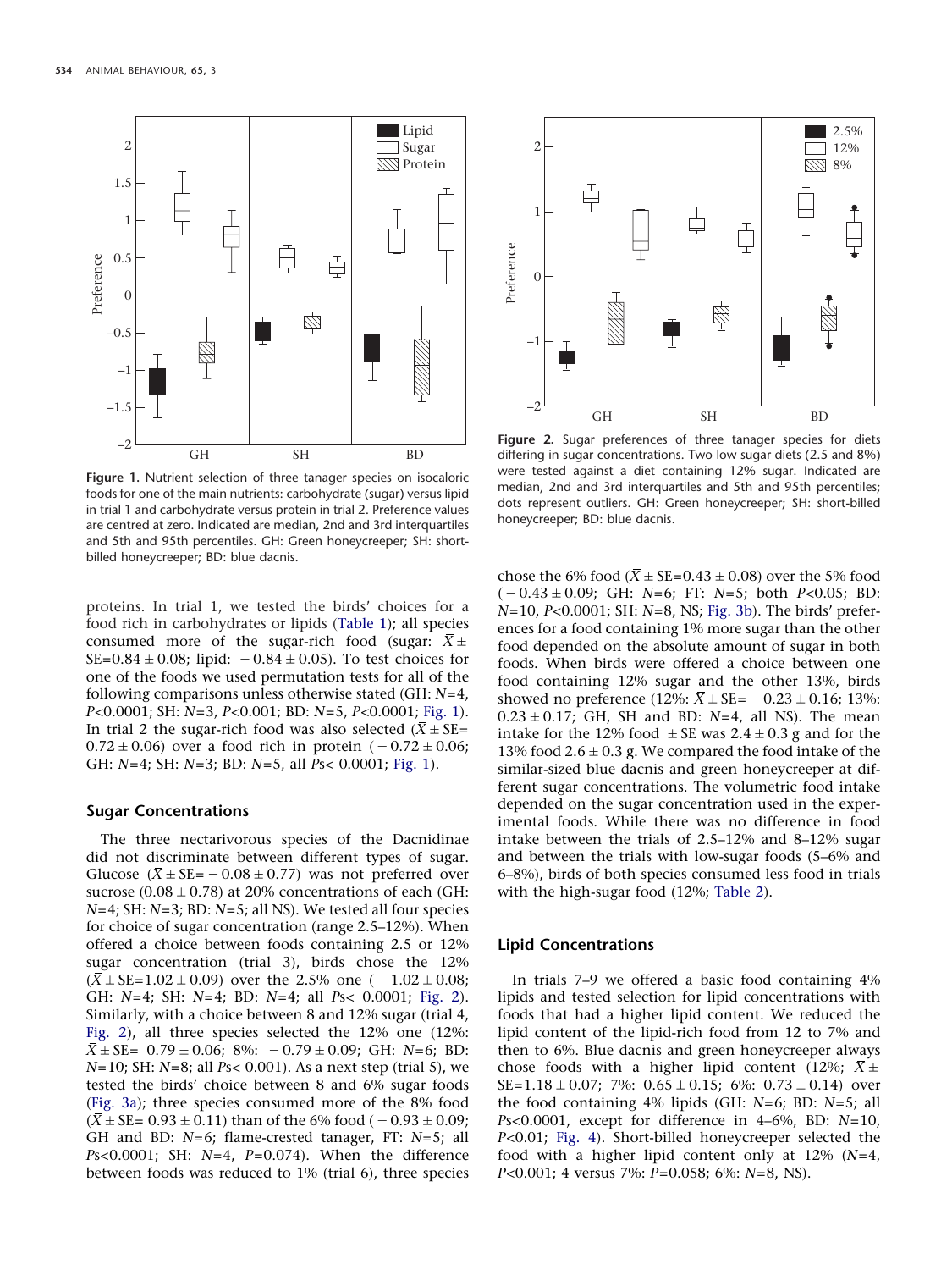<span id="page-4-0"></span>

**Figure 3.** Sugar preferences for diets differing by (a) 2% and (b) 1% sugar concentration. Preference values are centred at zero. Indicated are median, 2nd and 3rd interquartiles and 5th and 95th percentiles; dots represent outliers. GH: Green honeycreeper; SH: short-billed honeycreeper; BD: blue dacnis; FT: flame-crested tanager.

# **Protein Discrimination**

When nutrient concentrations were kept constant, and foods differed only in the type of protein, birds preferred BSA  $(X \pm SE = 1.07 \pm 0.21)$  to casein  $(-1.07 \pm 0.15;$  GH: *N*=6; BD: *N*=5; both *P<*0.0001; [Fig. 5\)](#page-5-2). The replicate experiment similarly showed a BSA preference. When we supplemented the casein food with 4% cysteine to match the cysteine concentrations of BSA, the birds then selected pure casein  $(X \pm SE = 0.40 \pm 0.14)$  over the cysteine-supplemented casein food  $(-0.40\pm0.10;$  GH: *N*=6, *P<*0.001; BD: *N*=5, *P<*0.05; [Fig. 5\)](#page-5-2).

## **Nutrient Regulation**

#### *Carbohydrates*

The nutrient ratios of foods differed in the experiments on sugar, lipid and overall nutrient choice (trials 1–9, [Table 3\)](#page-6-0). The nutrient ratios of each food can be shown as food rails in nutritional space [\(Fig. 6a\)](#page-6-1). Foods in trial 2 had the greatest differences in protein and carbohydrate content enabling birds to move in nutrient space to the greatest extent. In this trial, birds selected food to obtain a low protein and a high lipid and carbohydrate intake (protein/carbohydrate  $(p/c)$  ratio of total food intake= 1:1.4; [Table 4\)](#page-6-2). In the following trials (3–6), birds were restricted to foods that did not allow them to reach the self-selected nutrient intake of trial 2. They consumed less carbohydrate and more protein as a result. Birds regulated their intake of lipids (l) and carbohydrates (c) to obtain an  $1/c$  ratio of 1:2.5 in trial 1 and 1 in trial 2 [\(Fig. 6a\)](#page-6-1). This intake was also accessible in trials 3 and 4 (with foods of 12% sugar) but not in subsequent trials (5 and 6) because of lower carbohydrate contents and smaller differences in nutrient ratio between alternative foods. In trials 3 and 4, birds regulated their intake and ingested food at the same l/c ratio (1) as in trial 2, and the total intake in these trials is aligned on one line with a positive slope [\(Fig. 6a\)](#page-6-1). When this  $1/c$  ratio was not accessible in trials 5 and 6, birds ingested more lipids. The intake in these trials is aligned with the intake of trial 2 on a line with a slope near  $-2$ , which is consistent with lipids and carbohydrates being interchangeable as energy sources but only at low carbohydrate concentrations. Protein intake in these trials was not tightly controlled, as illustrated by the large standard error in protein intake. Birds ingested a maximum of 0.96 g of protein per day [\(Fig. 6b\)](#page-6-1). Because of a higher overall food intake in trials 5 and 6 with low carbohydrate concentrations, birds ingested more protein in these trials than in trials 3 and 4 with higher sugar concentrations (Mann–Whitney *U* test: U=31.5,  $N_1 = N_2 = 12$ , *P*< 0.05).

#### *Lipids*

When presented with alternative foods of distinct l/p and l/c ratios in trials 1 and 7, birds did not defend a consistent lipid intake, because of their preference for carbohydrates. Consequently, birds ingested different amounts of lipids in both trials [\(Fig. 7a\)](#page-7-0). Although lipid intake varied, protein intake was tightly controlled between 0.75 and 0.8 g/day. The implied constraint on protein intake would account for the low lipid and carbohydrate intake in these trials [\(Table 4\)](#page-6-2), and is also apparent when carbohydrate intake is plotted versus protein intake. Birds ingested the same amount of sugar in the first two trials on general nutrient preference [\(Fig.](#page-7-0) [7b\)](#page-7-0). In trials 7–9, birds were confined to a fixed p/c ratio. They moved their p/c intake on this line until reaching the same daily protein intake as in trial 1. When carbohydrate intake is plotted against lipid intake, birds ingested the same amount of carbohydrates in all lipid trials [\(Fig. 7c\)](#page-7-0).

## **DISCUSSION**

# **Discrimination Abilities**

Birds discriminated precisely between foods differing by 1% carbohydrate concentration, 2% lipid content and 4% cysteine content. We thus falsified the hypothesis that birds do not possess fine-tuned discrimination abilities [\(Poston & Middendorf 1988\)](#page-10-1). Within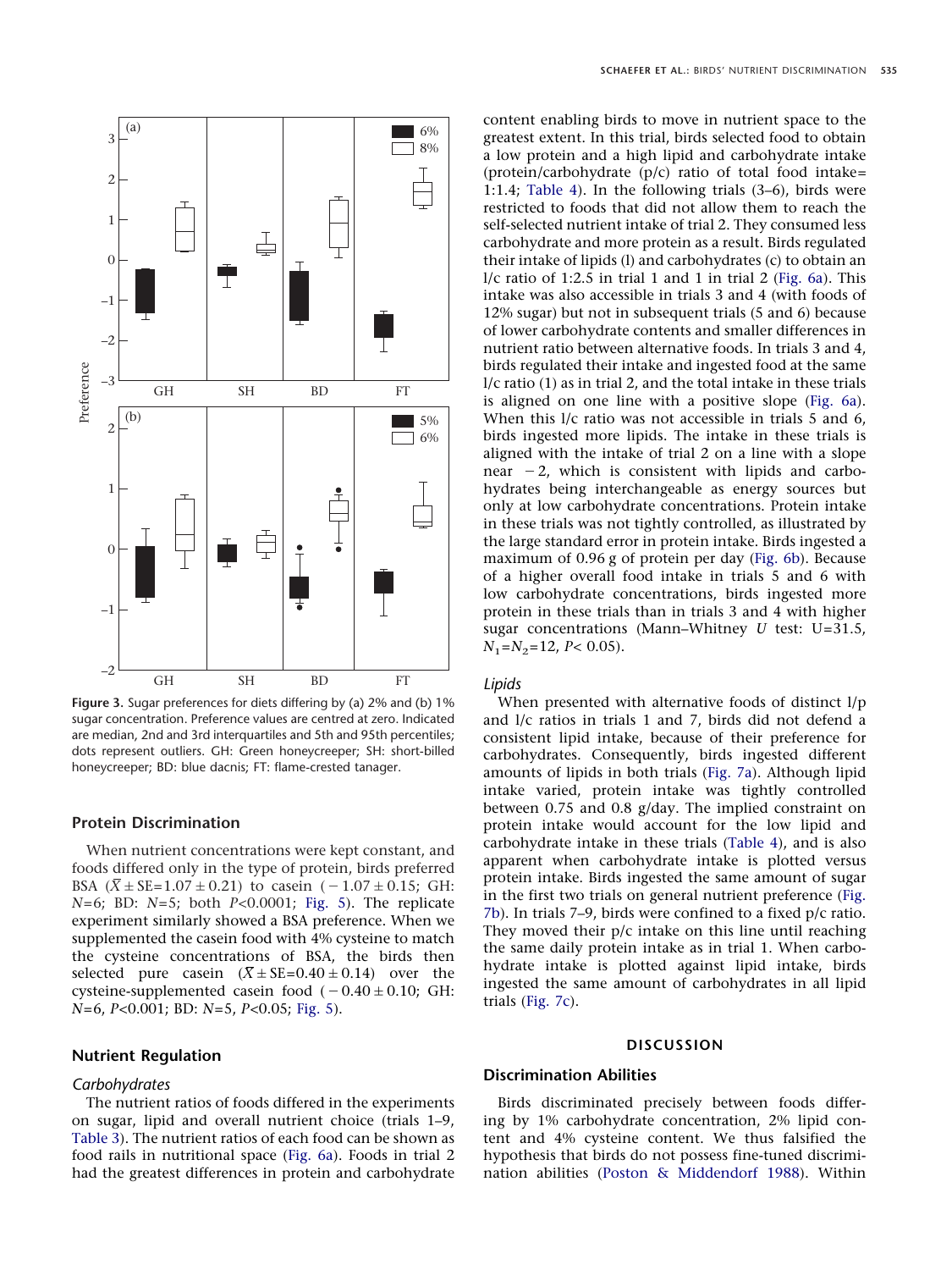| Sugar                | Food          | Energy density     | Energy            |    | Difference in volumentric intake<br>(Mann-Whitney U) |                           |            |  |
|----------------------|---------------|--------------------|-------------------|----|------------------------------------------------------|---------------------------|------------|--|
| concentration<br>(%) | intake<br>(g) | of intake<br>(k]/q | intake<br>(k)/7 h | N  |                                                      | 8 versus 12 2.5 versus 12 | 6 versus 8 |  |
| 5 versus 6           | 5.90          | 7.34               | 43.32             | 16 | $23**$                                               | $15***$                   | 23         |  |
| 6 versus 8           | 6.48          | 7.64               | 49.46             | 12 | $31*$                                                | $21**$                    |            |  |
| $2.5$ versus $12$    | 4.45          | 8.05               | 35.80             | 8  | 62                                                   |                           |            |  |
| 8 versus 12          | 4.52          | 9.11               | 41.16             | 16 |                                                      |                           |            |  |

<span id="page-5-0"></span>**Table 2.** Food and energy intake of blue dacnis and green honeycreeper during four trials lasting 7 h with foods of different sugar concentration

\**P<*0.05; \*\**P<*0.01; \*\*\**P<*0.001.

<span id="page-5-1"></span>

**Figure 4.** Lipid selection of three tanager species in three trials with diet differing in lipid content. Food choice was tested by comparing intake of a basic food of 4% lipids against diets with lipid contents of 6, 7 and 12%. Preference values are centred at zero. Indicated are median, 2nd and 3rd interquartiles and 5th and 95th percentiles. GH: Green honeycreeper; SH: short-billed honeycreeper; BD: blue dacnis.

the experimental time span of 7 h the birds' sensory preferences for nutrients might have been biased by metabolic feedbacks but this time span may be too short to measure nutrient regulation strategies accurately. Nevertheless, the results of these experiments with foods of different energy density are interpretable by both ODT and nutrient regulation theory. However, only the latter accounts for the birds' consistent choices of isocaloric foods differing in macro- or micronutritional contents.

#### *Carbohydrates*

Sugar discrimination abilities are well studied in nectarivores (e.g. [Lotz & Nicolson 1996;](#page-9-9) [Jackson et al.](#page-9-24) [1998;](#page-9-24) [Blem et al. 2000\)](#page-9-10). Like hummingbirds [\(Blem et al.](#page-9-10) [2000\)](#page-9-10), tanagers were able to discriminate differences in sugar concentrations of 1%. [Levey \(1987\)](#page-9-25) reported that three of four tanager species discriminated differences of 2% and argued that olive-backed tanagers, *Tachyphonus*

<span id="page-5-2"></span>

**Figure 5.** Protein selection by two tanager species. Birds discriminated between two types of protein: (a) casein versus albumin and (b) casein versus casein supplemented with 4% cysteine. Preference values are centred at zero. Indicated are median, 2nd and 3rd interquartiles and 5th and 95th percentiles. GH: Green honeycreeper; BD: blue dacnis.

*delatrii* (*N*=2) were unable to discriminate sugar concentrations at such a fine scale because of their insectivorous habits. However, different feeding habits did not result in different discrimination ability between the insectivorous flame-crested tanagers (*N*=5) and the more nectarivorous blue dacnis and green honeycreeper. While the observed difference in sugar preference by [Levey \(1987\)](#page-9-25) might be due to different choices of single individuals [\(Jung](#page-9-4) [1992\)](#page-9-4), this does not account for the less developed discrimination abilities of short-billed honeycreepers  $(N=8)$ .

Apart from relative differences in concentration levels, the absolute concentration of carbohydrates influences food choice. Differences of 1% sugar at high concentration levels (12 or 13%) either are not detectable for tanagers, or both concentration levels are high enough to meet their energy requirements. Similarly, hummingbirds discriminated differences of 1% sucrose concentrations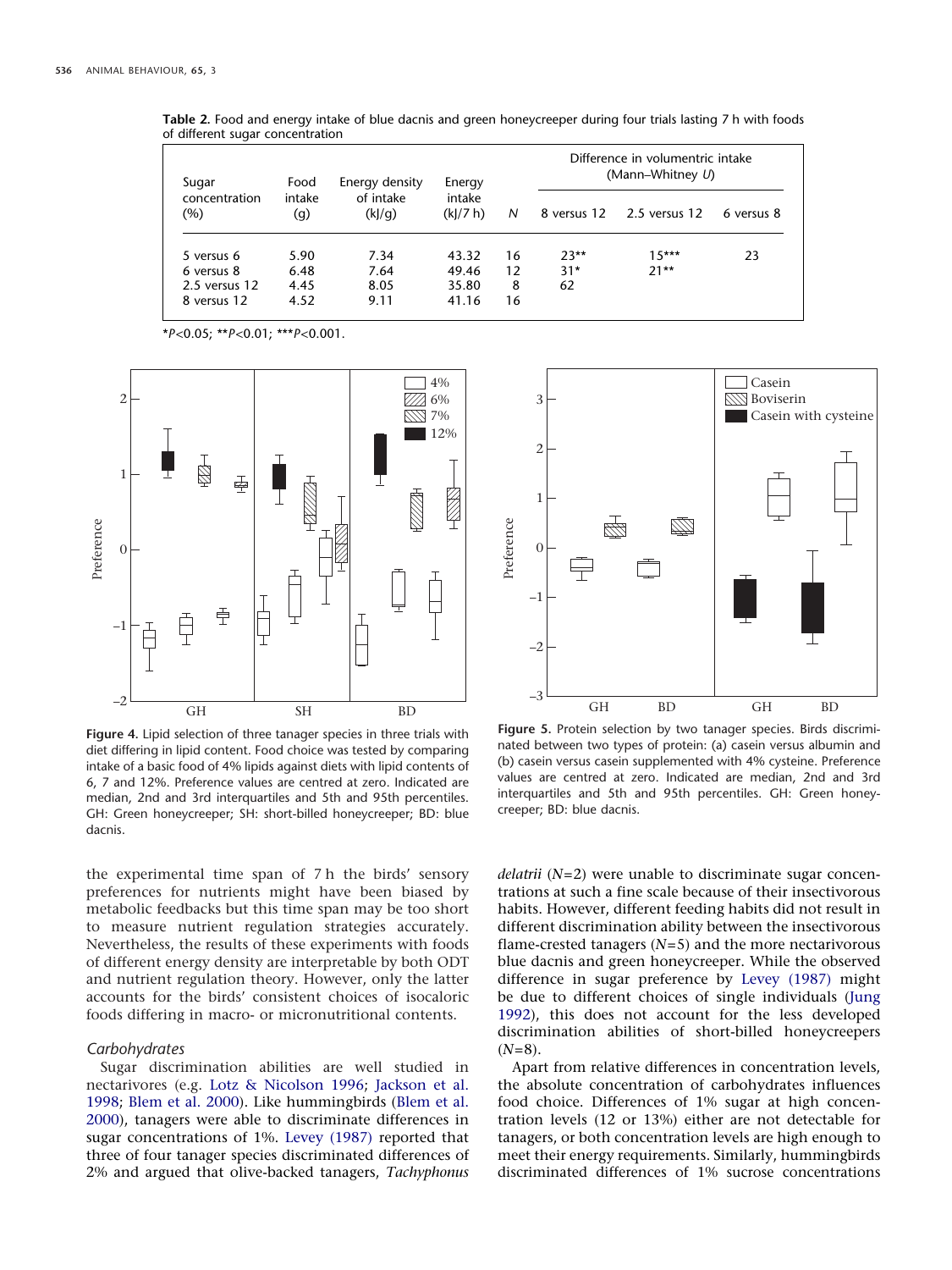<span id="page-6-0"></span>**Table 3.** Nutrient ratios of foods used in trials on lipid (l) and carbohydrate (c) choices

| Trial          | Diet type        | $I/c$ ratio | $I/p$ ratio | $p/c$ ratio |
|----------------|------------------|-------------|-------------|-------------|
| 1              | Sugar food       | 0.18        | 0.18        | 0.99        |
| 1              | Lipid food       | 4.00        | 0.57        | 7.05        |
| $\overline{2}$ | Sugar food       | 0.71        | 4.76        | 0.15        |
| 2              | Protein food     | 4.76        | 0.71        | 6.71        |
| 3,4            | 12% sugar        | 0.83        | 0.71        | 1.18        |
| 3              | $2.5%$ sugar     | 4.00        | 0.71        | 5.64        |
| 4,5            | 8% sugar         | 1.25        | 0.71        | 1.76        |
| 5,6            | 6% sugar         | 1.67        | 0.71        | 2.35        |
| 6              | 5% sugar         | 2.00        | 0.71        | 2.82        |
| $7 - 9$        | 4% lipid         | 0.80        | 0.28        | 2.82        |
| 7              | 12% lipid        | 2.40        | 0.85        | 2.82        |
| 8              | 7% lipid         | 1.40        | 0.50        | 2.82        |
| 9              | 6% lipid         | 1.20        | 0.43        | 2.82        |
|                | Maintenance food | 2.00        | 0.71        | 2.82        |

p=protein.

only at a concentration level of 20%, which matches sucrose concentrations of hummingbird-dispersed flowers [\(Blem et al. 2000\)](#page-9-10). When concentration levels were raised, the differences necessary to cause a preference increased in curvilinear fashion [\(Blem et al. 2000\)](#page-9-10).

Hexoses are the dominant sugars in most bird-dispersed fruits, whereas nectar of flowers pollinated by hummingbirds is rich in sucrose [\(Martinez del Rio et al. 1992;](#page-9-26) [Baker](#page-9-13) [et al. 1998\)](#page-9-13). The lack of sucrase in the intestinal membrane of some species explains the sucrose avoidance of a number of species from different passerine families [\(Martinez del Rio et al. 1988,](#page-9-27) [1992;](#page-9-26) [Martinez del Rio &](#page-9-28) [Stevens 1989;](#page-9-28) [Brugger 1992;](#page-9-29) [Malcarney et al. 1994\)](#page-9-30). [Martinez del Rio & Karasov \(1990\)](#page-9-11) thus postulated a general hexose preference for passerines in contrast to specialized nonpasserine nectar feeders. [Avery et al.](#page-9-31) [\(1999\)](#page-9-31) provided evidence supporting this hypothesis for an opportunistic frugivore. However, studies on two specialized nectarivorous passerines showed that they behaved similarly to hummingbirds: one species preferred sucrose and the other was indifferent to the type of sugar presented at 20% concentrations [\(Lotz & Nicolson](#page-9-9) [1996;](#page-9-9) [Jackson et al. 1998\)](#page-9-24). Our results on omnivorous passerine species also do not support the hypothesis of a general hexose preference in passerines.

Tanagers had lower volumetric food intake rates when fed with sugar-rich than low-sugar foods. The inverse relation between volumetric intake and sugar concentration has been noted for other nectar-feeding bird species [\(Downs 1997\)](#page-9-32) and has been attributed to a compensatory feeding strategy of maintaining constant sugar intake rates [\(Lopez-Calleja et al. 1997\)](#page-9-33). The inverse relation might also be due to physiological constraints such as intestinal sucrose hydrolysis rates in hummingbirds [\(McWhorter & Martinez del Rio 2000\)](#page-9-34). At high sugar concentrations, cinnamon flowerpiercer, *Diglossa baritula*, and four species of hummingbirds had a higher sugar intake, despite a reduced volumetric intake compared with low sugar concentrations [\(Martinez del Rio](#page-9-35) [et al., in press\)](#page-9-35).

<span id="page-6-1"></span>

**Figure 6.** Nutrient ratios of diets with different carbohydrate (carb) contents (%) represented as lines in the nutritional space of macronutrients. Numbers refer to the trials. The total food intake of trials is represented by bicoordinate error plots illustrating the standard error. (a) Lipid and carbohydrate food intake. (b) Protein and carbohydrate food intake. The equienergetic line denotes birds' equicaloric intake when lipids and carbohydrates were combined in trials 2, 5 and 6.

<span id="page-6-2"></span>**Table 4.** Total protein (p) and total combined intake (g) of lipids (l) and carbohydrates (c) in trials with different nutrient ratios

| ╯<br>$\sim$ |                      |                      |
|-------------|----------------------|----------------------|
| Trial       | p intake             | $I + c$ intake       |
|             | 0.74                 | 0.80                 |
| 2<br>3      | 0.39<br>0.65<br>0.69 | 1.16<br>0.92<br>0.93 |
| 4<br>5<br>6 | 0.87<br>0.96         | 1.01<br>0.97         |
| 7<br>8      | 0.77<br>0.80         | 0.81<br>0.62         |
| 9           | 0.77                 | 0.52                 |
|             |                      |                      |

## *Lipids*

Because birds prefer carbohydrates over lipids, [Lepzyk](#page-9-5) [et al. \(2000\)](#page-9-5) hypothesized that they use sweetness as a primary indicator and are thus not influenced by lipid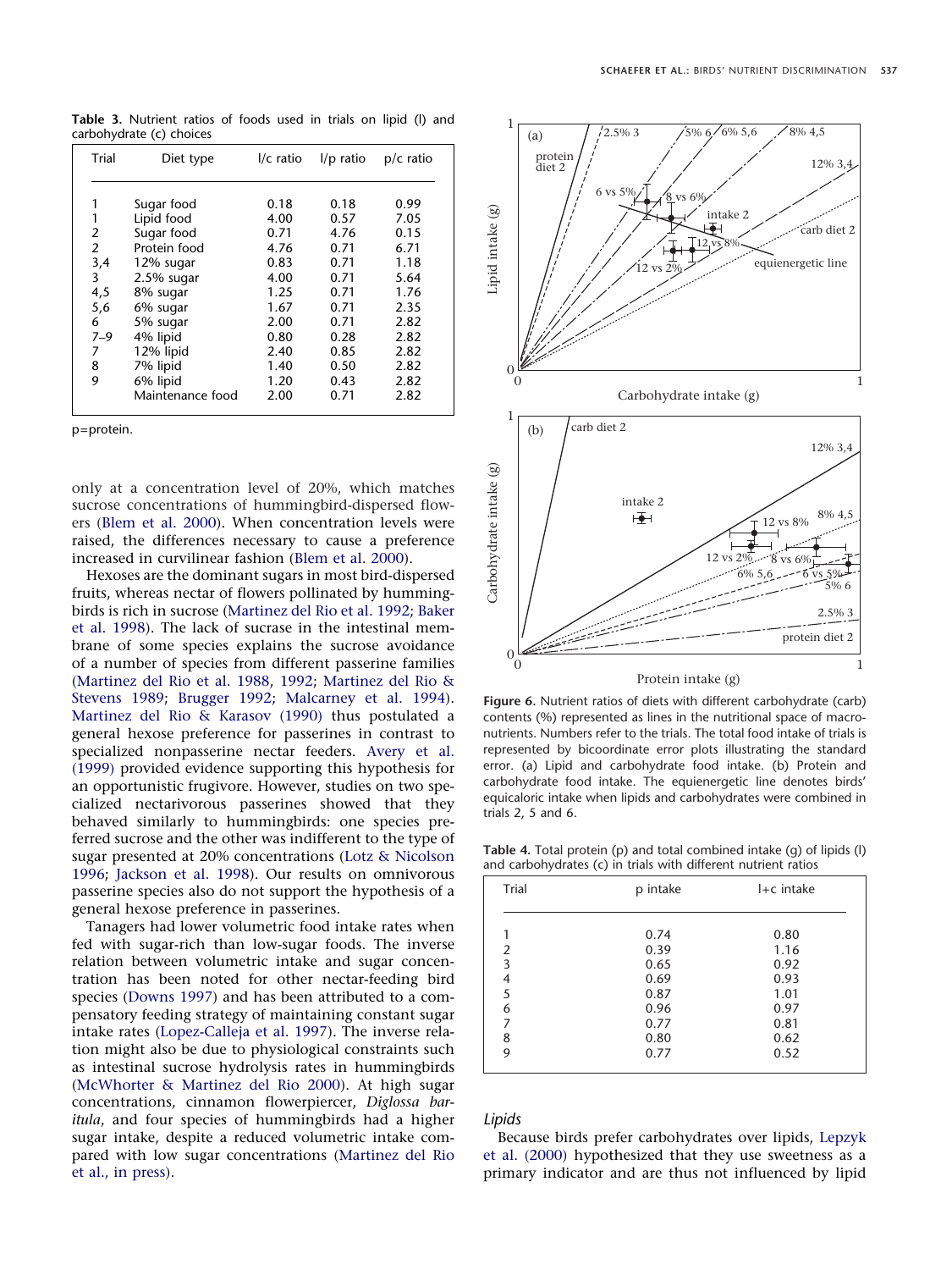<span id="page-7-0"></span>

**Figure 7.** Nutrient ratios of foods with different lipid contents (%) represented by lines. Numbers refer to the trials. The total nutritional intake is represented by bicoordinate error plots illustrating the standard error. (a) Lipid and protein intake. (b) Carbohydrate and protein intake. (c) Lipid and carbohydrate intake.

content. However, all three tanager species discriminated between foods differing in lipid content and two detected 2% differences in lipid content. This result corroborates studies on diets of frugivores reporting preferences for lipid-rich fruits [\(Fuentes 1994;](#page-9-0) [Herrera 1998\)](#page-9-1). In contrast, most feeding trials using fruit species with different lipid content [\(Johnson et al. 1985;](#page-9-2) [Borowicz 1988;](#page-9-3) [Whelan &](#page-10-0) [Willson 1994\)](#page-10-0) and artificial fruits [\(Lepzyk et al. 2000\)](#page-9-5) failed to find a preference for lipid-rich fruits. Choice experiments using a limited number of fruits are not well suited to detect nutrient preferences because of the many covarying fruit compounds. Contrasting results might be due to differences in secondary compounds which may act as deterrents [\(Izhaki & Safriel 1989;](#page-9-15) [Cipollini & Levey](#page-9-36) [1997;](#page-9-36) [Schaefer et al., in press\)](#page-10-12) or stimulate food intake [\(Bairlein & Gwinner 1994\)](#page-9-37). For instance, lipid preference of garden warblers, *Sylvia borin*, was recorded with semisynthetic food but not when birds were simultaneously fed five fruit species [\(Bairlein 1991\)](#page-9-38). In future studies on nutrient preferences we therefore suggest using either semisynthetic foods or many fruit species.

#### *Proteins*

Data on protein discrimination in passerines are limited to the white-crowned sparrow, *Zonotrichia leucophrys*. The amino acid requirements of this granivorous species are well documented [\(Murphy 1993\)](#page-9-21). White-crowned sparrows discriminated foods differing only in lysine and valine concentrations, and also preferred sulphur amino acids (cysteine and methionine) during moult when large amounts of these amino acids are needed to make keratin [\(Murphy & King 1987,](#page-10-8) [1989\)](#page-10-9). Methionine and cysteine are scarce in fruits which are deficient in several essential amino acids [\(Izhaki 1998\)](#page-9-16). Of the essential amino acids, BSA and casein differ mainly in the amount of cysteine [\(Murphy 1993;](#page-9-21) [Friedli 1996\)](#page-9-20). In the present study, BSA was selected over casein in two trials regardless of moulting stage. We first thought this might be a result of the relative cysteine deficiency of casein. When foods differed only in cysteine levels, birds did not prefer the highcysteine food. They possibly rejected this food because on the balanced maintenance diet they did not experience a deficiency in cysteine or because of an unbalanced amino acid ratio in the cysteine-supplemented food. However, in avoiding cysteine-rich food, tanagers differed from white-crowned sparrows, which were indifferent to this food before and after moult [\(Murphy & King 1987\)](#page-10-8).

Owing to low proportions of digestible protein and the lack of essential amino acids in fruits [\(Izhaki & Safriel](#page-9-15) [1989;](#page-9-15) [Izhaki 1998\)](#page-9-16), the adaptive significance of the finetuned food discrimination abilities in birds is apparently a strategy of active dietary amino acid complementation [\(Witmer 2001\)](#page-10-10). Diet complementation has been proposed as a foraging strategy for granivores and frugivores [\(Murphy & Pearcy 1993;](#page-10-13) [Whelan et al. 1998\)](#page-10-14) but birds might also passively achieve it by feeding on different food items in response to other factors, especially the generalist feeders such as the tanagers that we studied. The ability to discriminate nutrient concentration differences of 1 or 2% allows birds to choose not only interspecifically but also intraspecifically between fruits of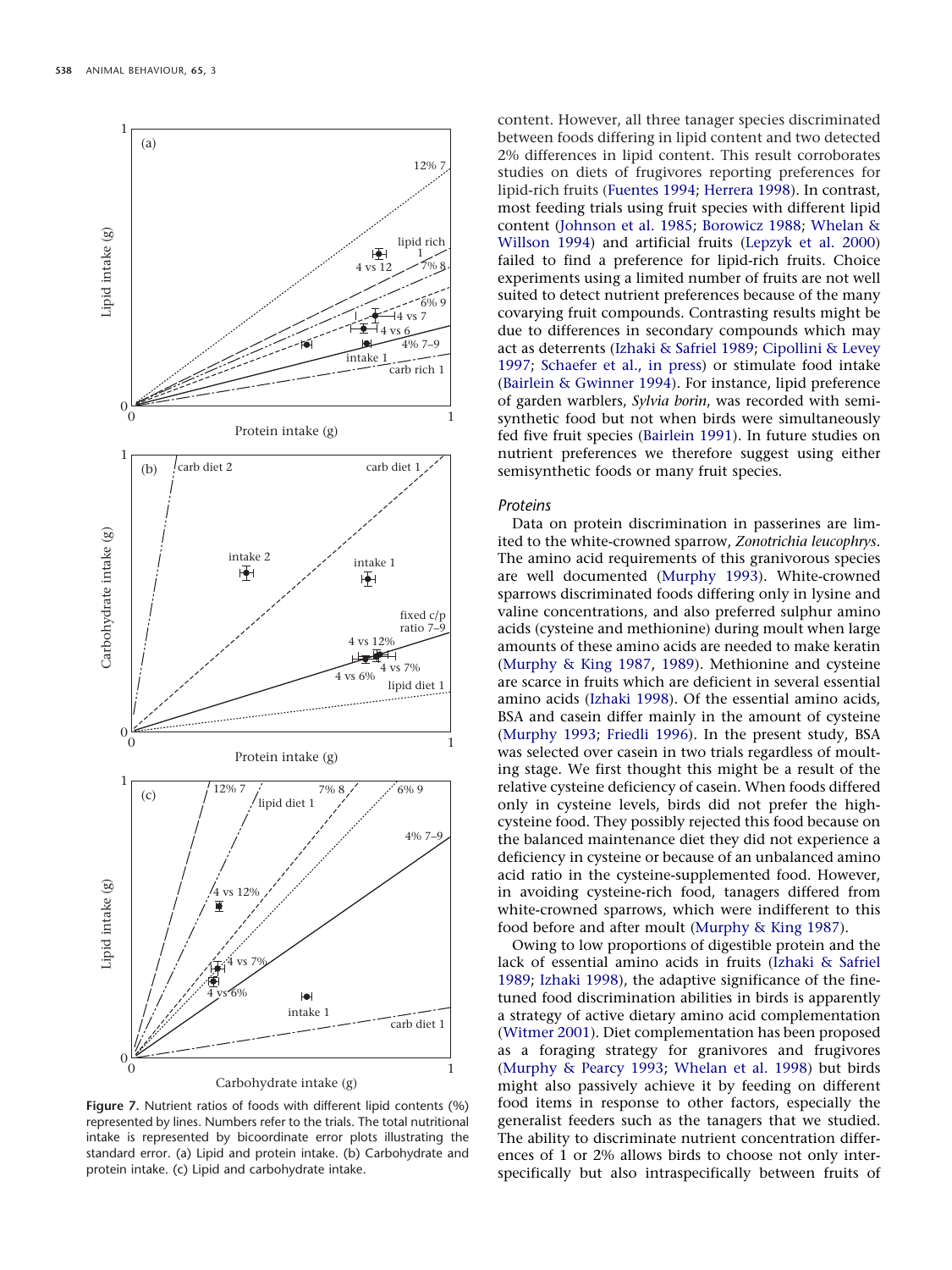different plant individuals [\(Levey 1987\)](#page-9-25) and between different ripening stages [\(Schaefer & Schmidt 2002\)](#page-10-15).

# **Mechanisms of Food Choice**

ODT and the theory of nutrient regulation are alternative, often mutually nonexclusive, hypotheses about the mechanisms underlying food choice. ODT predicts that foragers prefer energetically profitable prey items at the attack stage [\(Sih & Christensen 2001\)](#page-10-2), while nutrient regulation considers the multiple nutritional requirements of consumers, assuming that those food items are chosen that represent the direct link between the consumers' current state and their nutritional requirements because of their nutrient ratio [\(Raubenheimer & Simpson](#page-10-5) [1993;](#page-10-5) [Simpson & Raubenheimer 2001\)](#page-10-4). In our experimental design, the complexity of food choice was reduced to the difference in nutritional composition between alternative foods. In trials with foods of different energetic value, birds' choices were consistent with ODT. This result corroborates earlier studies with semisynthetic foods on single nutrients or studies on diets of freeranging birds [\(Levey 1987;](#page-9-25) [Bairlein 1990;](#page-9-39) [Fuentes 1994;](#page-9-0) [Herrera 1998\)](#page-9-1). A common critique of ODT is its focus on energy and single nutrients as sole currency, neglecting the inherent complexities of consumers' digestion [\(Bozinovic & Martinez del Rio 1996;](#page-9-6) [Levey & Martinez del](#page-9-7) [Rio 2001\)](#page-9-7). For instance, our birds' consistent choices of isocaloric foods that differed in macro- (trials 1, 2) or micronutritional content (protein trials) are not related to univariate optimality theory but rather to physiological constraints [\(Martinez del Rio & Stevens 1989\)](#page-9-28) or to nutrient regulation to meet specific consumer requirements.

Others have shown that nutrient regulation determines food selection in vertebrates and insects [\(Simpson &](#page-10-7) [Raubenheimer 1997;](#page-10-7) [Behmer et al. 2001\)](#page-9-8). For instance, rats, *Rattus norvegicus*, and hens, *Gallus gallus*, regulated food choice to obtain a 1:3 p/c ratio [\(Simpson &](#page-10-3) [Raubenheimer 1999\)](#page-10-3) but the concept of nutrient regulation has been rigorously tested only for insects. When given the choice in trial 2, birds chose a 1:1.4 p/c ratio, and had the lowest daily protein intake and the highest carbohydrate and lipid intake. To establish whether these were truly regulated intake ratios (targets) would require evidence that birds 'defend' these ratios when given various food choices, nutrient dilutions or food frequencies [\(Simpson & Raubenheimer 1999;](#page-10-3) [Behmer et al.](#page-9-8) [2001\)](#page-9-8). If we assume that the 1:1.4 p/c ratio does represent the intake target ratio, our birds selected food at a higher p/c ratio than hens despite the comparable low protein requirements of frugivorous birds [\(Witmer & Van Soest](#page-10-16) [1998;](#page-10-16) [Pryor et al. 2001\)](#page-10-17). In the other trials, birds were restricted to diets with higher p/c ratios than selected in trial 2, and were thus forced to undereat some nutrients and to overeat others relative to the trial 2 diet. It is in such situations that nutritional balancing strategies become apparent [\(Simpson & Raubenheimer 2000\)](#page-10-18). Overall, tanagers consumed more carbohydrates than lipids and proteins, and maintained a similar carbo-hydrate intake in trials 1 and 2 on macronutritional food choices with varying protein and lipid intake. However, nutritional constraints apparently limited food intake in lipid trials. The data were consistent with food intake of a suboptimal diet with a high p/c ratio controlled by the protein intake. This constraint is indicated by the total food intake in all lipid trials which align vertically with the intake of trial 1 at ca. 0.8 g of protein [\(Fig. 7a\)](#page-7-0). Because we held the p/c ratio in the lipid trials constant, such an upper limit for protein intake would also account for the vertical line that connects the intake in these trials when lipid and carbohydrates are plotted [\(Fig. 7c\)](#page-7-0).

However, the nutritional constraint of protein intake apparently depends on the geometry of nutrients. Owing to the inverse relation between volumetric food intake and carbohydrate concentration, the daily protein intake was higher in trials with a low sugar content but intermediate lipid content (trials 5 and 6) than in trials with a high sugar content (trials 3 and 4) and in lipid trials. Furthermore, the degree to which lipids and carbohydrates were interchangeable depended on the carbohydrate concentration of diets. When feeding on high-sugar foods, birds preferred carbohydrates over lipids, but increased their lipid intake at low sugar concentrations (see negative slope [Fig. 6a\)](#page-6-1). There seemed to be an upper limit for the combined carbohydrate and lipid intake of 1.1 g/7 h. These different results show that nutritional constraints on feeding are nonlinear depending on the nutritional composition of the food. Interactions between nutrients might be modulated by physiological constraints or by postingestive mechanisms of differential use of nutrients [\(Zanotto et al. 1993,](#page-10-19) [1997\)](#page-10-20). The nonlinearity of nutritional constraints on feeding has also been documented in the interactions between allelochemicals and macronutrients [\(Simpson &](#page-10-4) [Raubenheimer 2001\)](#page-10-4).

## **Conclusions**

Tanagers were able to make fine-scale decisions about choosing food regardless of whether the energy source consisted of lipids or sugars. Their fine-tuned discrimination abilities enabled them to use strategies of complementary feeding. The consistent preferences for macronutrients, different proteins and amino acid concentrations of isocaloric foods indicate that mechanisms other than ODT explain food selection and that energy as sole currency is an inappropriate generalization of foraging behaviour. We also showed that nutritional composition and consequently nutrient regulation exert a strong influence on food intake in birds. Feeding constraints apparently depend on the geometry of nutrients. Because nutrient regulation has not yet been tested in detail for vertebrates, there is little indication of how nonlinear constraints affect food selection in different prey and consumer species. Hence, there is a clear need for studies to address both micronutritional differences in food and multinutritional requirements of consumers to obtain new insights into the complex foraging strategies of birds.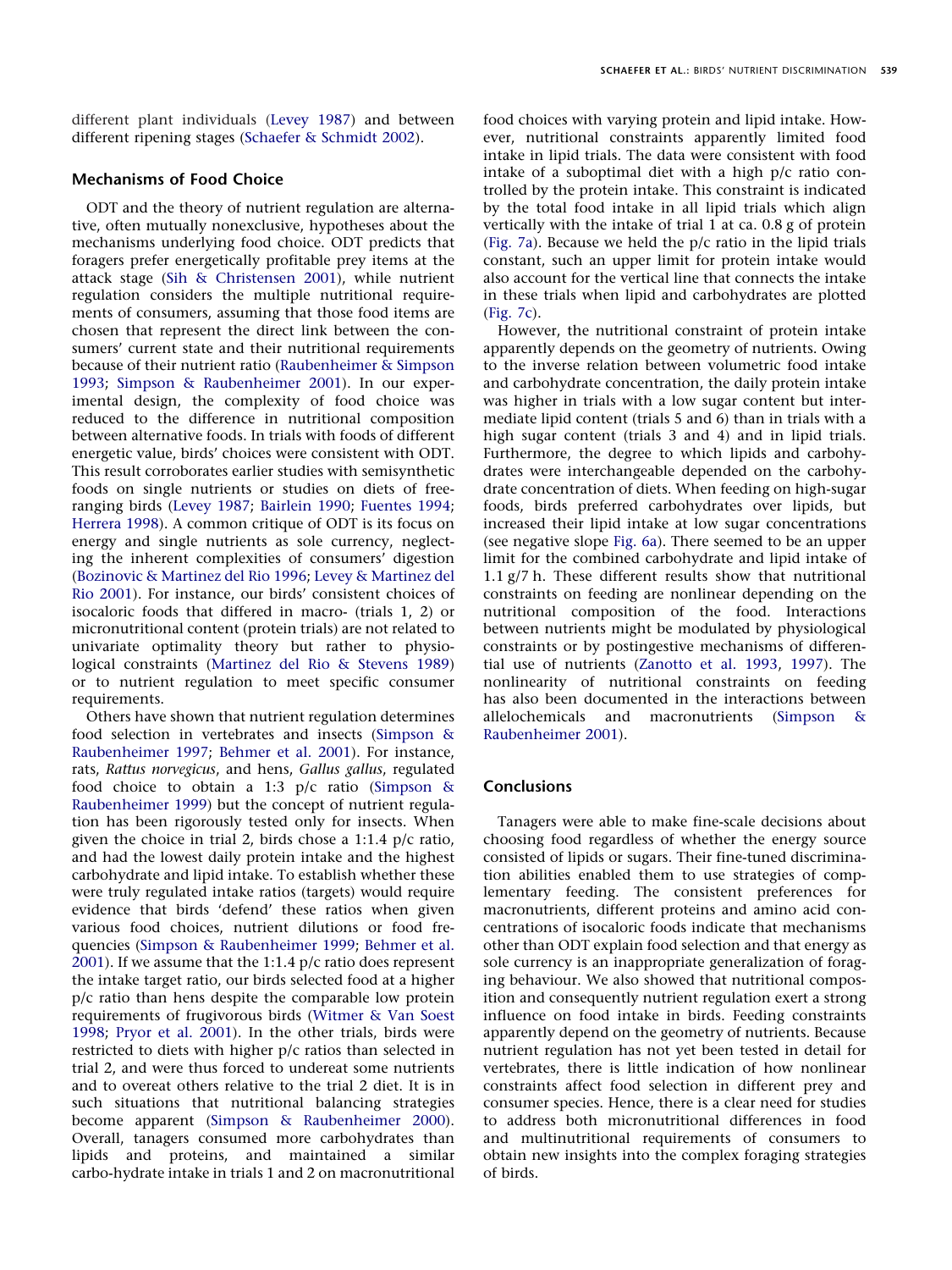## **Acknowledgments**

The study was supported by the Austrian Academy of Sciences, the Deutsche Studienstiftung (H.M.S.) and the Cusanuswerk e.V (V.S.). We thank H. Winkler for comments on the manuscript and help with the statistics. We also especially thank Stephen Simpson for his many invaluable and detailed contributions to the analysis of nutrient regulation. We thank F. Harder, U. Strauss and A. Völk for assistance in animal housing. The study was part of a collaborative research project of the Austrian Academy of Sciences and the Ministerio del Ambiente y de los Recursos Naturales Renovables in Venezuela.

## **References**

- <span id="page-9-18"></span>**Anhuf, D. & Winkler, H.** 1999. Geographical settings of the Surumoni-Crane-Project (Upper Orinoco, Estado Amazonas, Venezuela). O} sterreich. *Akademie der Wissenschaften, Anzeiger Atteilung*, **135,** 3–23.
- <span id="page-9-31"></span>**Avery, M. L., Schreiber, C. L. & Decker, D. C.** 1999. Fruit sugar preferences of house finches. *Wilson Bulletin*, **111,** 84–88.
- <span id="page-9-17"></span>Bairlein, F. 1986. Ein standardisiertes Futter für Ernährungsuntersuchungen an Singvögeln. *Journal für Ornithologie*, 127, 338-340.
- <span id="page-9-39"></span>Bairlein, F. 1990. Zur Nahrungswahl der Gartengrasmücke Sylvia borin: Ein Beitrag zur Bedeutung der Frugivorie bei omnivoren Singvögeln. Proceedings International 100 DO-G Meeting, Current *Topics Avian Biology*, 103–110.
- <span id="page-9-38"></span>**Bairlein, F.** 1991. Nutritional adaptations to fat deposition in the long-distance migratory garden warbler *Sylvia borin*. *Acta XX Congressus Internationalis Ornithologici*, 2149–2158.
- <span id="page-9-37"></span>**Bairlein, F. & Gwinner, E.** 1994. Nutritional mechanisms and temporal control of migratory energy accumulation in birds. *Annual Review of Nutrition*, **14,** 187–215.
- <span id="page-9-13"></span>**Baker, H. G., Baker, I. & Hodges, S. A.** 1998. Sugar composition of nectar and fruits consumed by birds and bats in the tropics and subtropics. *Biotropica*, **30,** 559–586.
- <span id="page-9-8"></span>**Behmer, S. T., Raubenheimer, D. & Simpson, S. J.** 2001. Frequency-dependent food selection in locusts: a geometric analysis of the role of nutrient balancing. *Animal Behaviour*, **61,** 995– 1005.
- <span id="page-9-10"></span>**Blem, C. R., Blem, L. B., Felix, J. & van Gelder, J.** 2000. Rufous hummingbird sucrose preference: precision of selection varies with concentration. *Condor*, **102,** 235–238.
- <span id="page-9-3"></span>**Borowicz, V. A.** 1988. Fruit consumption by birds in relation to fat content of pulp. *American Midland Naturalist*, **119,** 121–127.
- <span id="page-9-6"></span>**Bozinovic, F. & Martinez del Rio, C.** 1996. Animals eat what they should not: why do they reject our foraging models? *Revista Chilena de Historia Natural*, **69,** 15–20.
- <span id="page-9-29"></span>**Brugger, K. E.** 1992. Repellency of sucrose to captive American robins. *Journal of Wildlife Management*, **56,** 794–799.
- <span id="page-9-36"></span>**Cipollini, M. L. & Levey, D. J.** 1997. Why are some fruits toxic? Glycoalkaloids in *Solanum* and fruit choice by vertebrates. *Ecology*, **78,** 782–798.
- <span id="page-9-32"></span>**Downs, C. T.** 1997. Sugar digestion efficiencies of Gurney's sunbirds, malachite sunbirds and black sunbirds. *Physiological Zoology*, **70,** 93–99.
- <span id="page-9-14"></span>**Foster, M. S.** 1978. Total frugivory in tropical passerines: a reappraisal. *Tropical Ecology*, **19,** 131–154.
- <span id="page-9-20"></span>**Friedli, G. L.** 1996. Interactions of deamidated soluble wheat protein (SWP) with other food proteins and metals. Ph.D. thesis, University of Surrey.
- <span id="page-9-0"></span>**Fuentes, M.** 1994. Diets of fruit-eating birds: what are the causes of interspecific differences? *Oecologia*, **97,** 134–142.
- <span id="page-9-22"></span>**Good, P. A.** 1994. *Permutation Tests, a Practical Guide to Resampling Methods for Testing Hypotheses*. New York: Springer Verlag.
- <span id="page-9-12"></span>**Herrera, C. M.** 1987. Vertebrate-dispersed plants of the Iberian peninsula: a study of fruit characteristics. *Ecological Monographs*, **57,** 305–331.
- <span id="page-9-1"></span>**Herrera, C. M.** 1998. Long-term dynamics of mediterranean frugivorous birds and fleshy fruits: a 12-year study. *Ecological Monographs*, **68,** 511–538.
- <span id="page-9-16"></span>**Izhaki, I.** 1998. Essential amino acid composition of fleshy fruits versus maintenance requirements of passerine birds. *Journal of Chemical Ecology*, **24,** 1333–1345.
- <span id="page-9-15"></span>**Izhaki, I. & Safriel, U. N.** 1989. Why are there so few exclusively frugivorous birds? Experiments on fruit digestibility. *Oikos*, **54,** 23–32.
- <span id="page-9-24"></span>**Jackson, S., Nicolson, S. W. & Lotz, C. N.** 1998. Sugar preference and 'side bias' in cape sugarbirds and lesser double-collared sunbirds. *Auk*, **115,** 156–165.
- <span id="page-9-2"></span>**Johnson, R. A., Willson, M. F. & Thompson, J. N.** 1985. Nutritional values of wild fruit and consumption by migrant frugivorous birds. *Ecology*, **66,** 819–827.
- <span id="page-9-4"></span>**Jung, R. E.** 1992. Individual variation in fruit choice by American robins (*Turdus migratorius*). *Auk*, **109,** 98–111.
- <span id="page-9-19"></span>**Karlson, P.** 1972. *Biochemie*. 8th edn. Stuttgart: Thieme Verlag.
- <span id="page-9-5"></span>**Lepzyk, C. A., Murray, K. G., Winnett-Murray, K., Bartell, P., Geyer, E. & Work, T.** 2000. Seasonal fruit preference for lipids and sugars by American robins. *Auk*, **117,** 709–717.
- <span id="page-9-25"></span>**Levey, D. J.** 1987. Sugar-tasting ability and fruit selection in tropical fruit-eating birds. *Auk*, **104,** 173–179.
- <span id="page-9-7"></span>**Levey, D. J. & Martinez del Rio, C.** 2001. It takes guts (and more) to eat fruit: lessons from the avian nutritional ecology. *Auk*, **118,** 819–831.
- <span id="page-9-33"></span>**Lopez-Calleja, M. V., Bozinovic, F. & Martinez del Rio, C.** 1997. Effects of sugar concentration on hummingbird feeding and energy use. *Comparative Biochemistry and Physiology*, **118A,** 1291– 1299.
- <span id="page-9-9"></span>**Lotz, C. N. & Nicolson, S. W.** 1996. Sugar preference of a nectarivorous passerine bird, the lesser double-collared sunbird (*Nectarinia chalybea*). *Functional Ecology*, **10,** 360–365.
- <span id="page-9-34"></span>**McWhorter, T. J. & Martinez del Rio, C.** 2000. Does gut function limit hummingbird food intake? *Physiological and Biochemical Zoology*, **73,** 313–324.
- <span id="page-9-30"></span>**Malcarney, H. L., Martinez del Rio, C. & Apanius, V.** 1994. Sucrose intolerance in birds: simple nonlethal diagnostic methods and consequences for assimilation of complex carbohydrates. *Auk*, **111,** 170–177.
- <span id="page-9-11"></span>**Martinez del Rio, C. & Karasov, W. H.** 1990. Digestion strategies in nectar- and fruit-eating birds and the sugar composition of plant rewards. *American Naturalist*, **136,** 618–637.
- <span id="page-9-28"></span>**Martinez del Rio, C. & Stevens, B. R.** 1989. Physiological constraints on feeding behavior: intestinal membrane disaccharides of the starling. *Science*, **243,** 794–796.
- <span id="page-9-27"></span>**Martinez del Rio, C., Stevens, B. R., Daneke, D. E. & Andreadis, P. T.** 1988. Physiological correlates of preference and adversion for sugars in 3 species of birds. *Physiological Zoology*, **61,** 222–229.
- <span id="page-9-26"></span>**Martinez del Rio, C., Baker, H. G. & Baker, I.** 1992. Ecological and evolutionary implications of digestive processes: bird preferences and the sugar constituents of floral nectar and fruit pulp. *Experientia*, **48,** 544–551.
- <span id="page-9-35"></span>**Martinez del Rio, C., Schondube, J. E. & McWhorter, T. J.** In press. Intake responses in nectar feeding birds: digestive and metabolic causes, osmoregulatory consequences and coevolutionary effects. *American Zoologist*.
- <span id="page-9-23"></span>**Mundry, R.** 1999. Testing related samples with missing values: a permutation approach. *Animal Behaviour*, **58,** 1143–1153.
- <span id="page-9-21"></span>**Murphy, M. E.** 1993. The protein requirement for maintenance in the white-crowned sparrow *Zonotrichia leucophrys gambelii*. *Canadian Journal of Zoology*, **71,** 2111–2120.